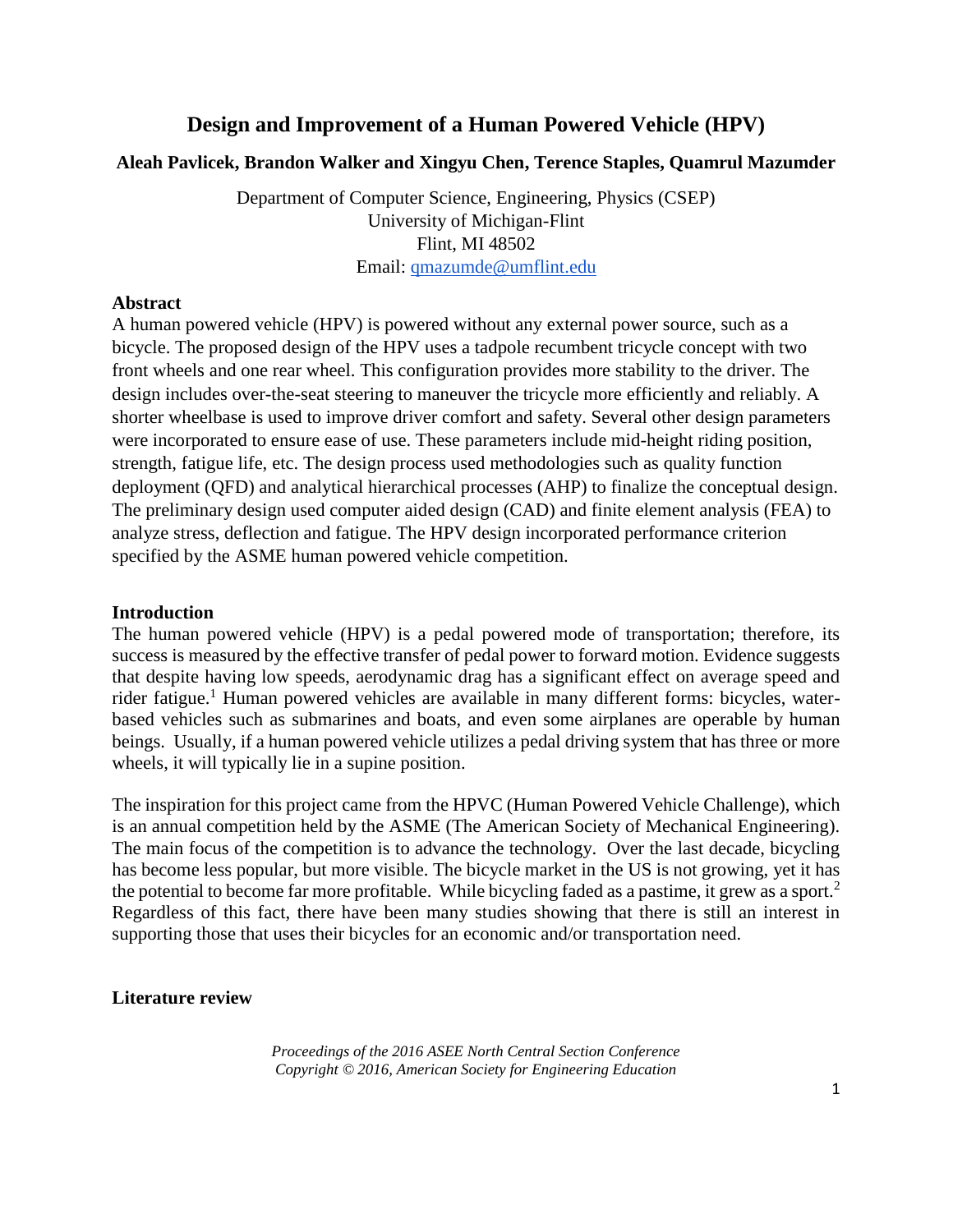Many variations of human powered vehicles attempt to independently combine arm and leg power. This is an advantage for transportation purposes and also produces better overall exercise than is possible with pedal-crank bicycles.<sup>3</sup> The difference between the upright bicycle and the recumbent bicycle is that with bicycles, only the legs can be exercised, but for the recumbent bicycle, the operator uses his whole body to create a motion. This is due to the fact that the operator is lying horizontally or almost horizontally on the sliding bicycle seat and pushing the pedals with his legs, simultaneously sliding his body on the frame of the bicycle by pushing with his hands on the handlebars.<sup>4</sup> The position of the rider with feet forward and head nearly erect is more comfortable than a stomach-down position and is much safer in a collision than a head-forward position. In addition, the rider can exert greater pedaling force than is possible in the position used with a conventional bicycle.<sup>5</sup> The seating position in a HPV plays an important role. The reclining position further backward allows a further reduction of frontal area thus lowering drag. Additionally, the reclining position further backward may provide better physical advantages for endurance as indicated by observation at a race event.<sup>6</sup> By carefully choosing the seating position, it can ensure efficient use of the operator's arm and leg strength through cantilevered leverage arms and foot pedals mounted on a set of motive members.<sup>7</sup> In addition to these decisions, one important objective to achieve is to provide an improved human powered recumbent bicycle that is simple to manufacture, strong, lightweight and is adaptable for a wide range of uses, including exercise/recreational use, racing, and utility vehicle, the latter particularly for third world countries.<sup>8</sup>

A few ideas may influence the design of this vehicle. In the case of another team that built an efficient human powered vehicle, the objective was to successfully transport the operator using special hydraulic systems. The human powered hydraulic transportation system was designed to move a single person in most energy efficient manner. A test system was utilized to ensure optimum performance of all major components. The kinetic energy lost during downhill motion was captured, stored in a hydraulic accumulator and later utilized to assist uphill motion.<sup>9</sup> It's ideas like these that are welcome to the competition, especially during the innovation event, where the innovative ideas are encouraged.

Another factor for operator and vehicle interaction was considered. In the Road Event of the HPV competition, the keys to success are vehicle reliability and endurance training of riders. Vehicle reliability has proven to be a large factor due to the significant amount of time lost during vehicle failures and vehicle crashes. These parameters are more immediately associated with the mechanical design of the vehicle than they are with race strategy. As a result, the race strategy for the road race will focus on optimizing the endurance performance of our riders through estimates of power output and through correlation to cycling performance data.<sup>10</sup>

#### **Methods**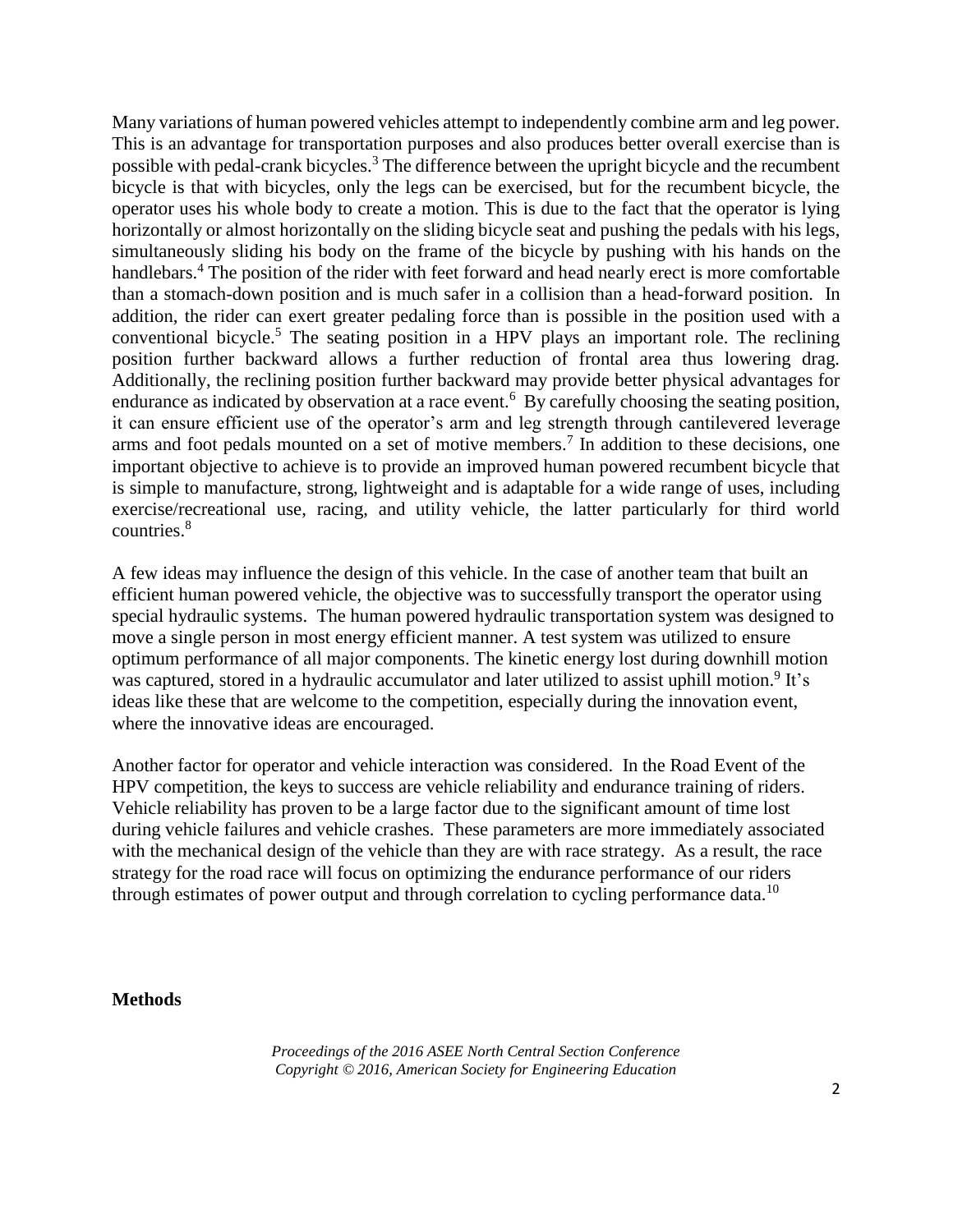There were a multitude of designs that could have been chosen in order to fulfill each of the desired requirements. Each choice had its own set of advantages and disadvantages and many of the choices were made based on personal preferences.

The wheel configuration included many variations. There could be the conventional two wheels like that of an upright bicycle, as seen on the leftmost image of figure 1, or there could be two front wheels and one rear wheel, called a tadpole tricycle, as seen on the right most image of figure 1, or two rear wheels and one front wheel, called a delta tricycle, as seen on the middle image of figure 1. The tadpole was chosen due to the fact that it better at cornering and is very stable which is very important for the competition. Although the delta and two wheeled configurations offer more speed, speed is not as important as that is only one event and the bike will not be going very fast either. Thus, it was decided not to focus more on speed that other parameters such as stability.



Figure 1: From Left to Right: A two wheeled recumbent bike<sup>11</sup>, a delta tricycle<sup>12</sup>, and a tadpole tricycle.<sup>13</sup>

The next choice that was made regarded the type of steering used. The two types of steering would be over seat steering, as seen on the left image of figure 2, where the handlebars are positioned above the driver, and under seat steering, as seen on the right image of figure 2, where the handlebars are positioned to the side of the driver. This choice was made due to personal preference. As none of the members have experience with riding a recumbent vehicle, it only seems necessary to choose the steering choice that allows for easier learning.



Figure 2: An over seat steering configuration<sup>14</sup> and an under seat steering configuration.<sup>15</sup>

The next choice revolved around the size and length of the bike, also called the wheel base. The options range from short wheel base, shown in the leftmost image in figure 3, to long wheel base, shown in the rightmost picture of figure 3, and the choice depends mainly on the operator. Thus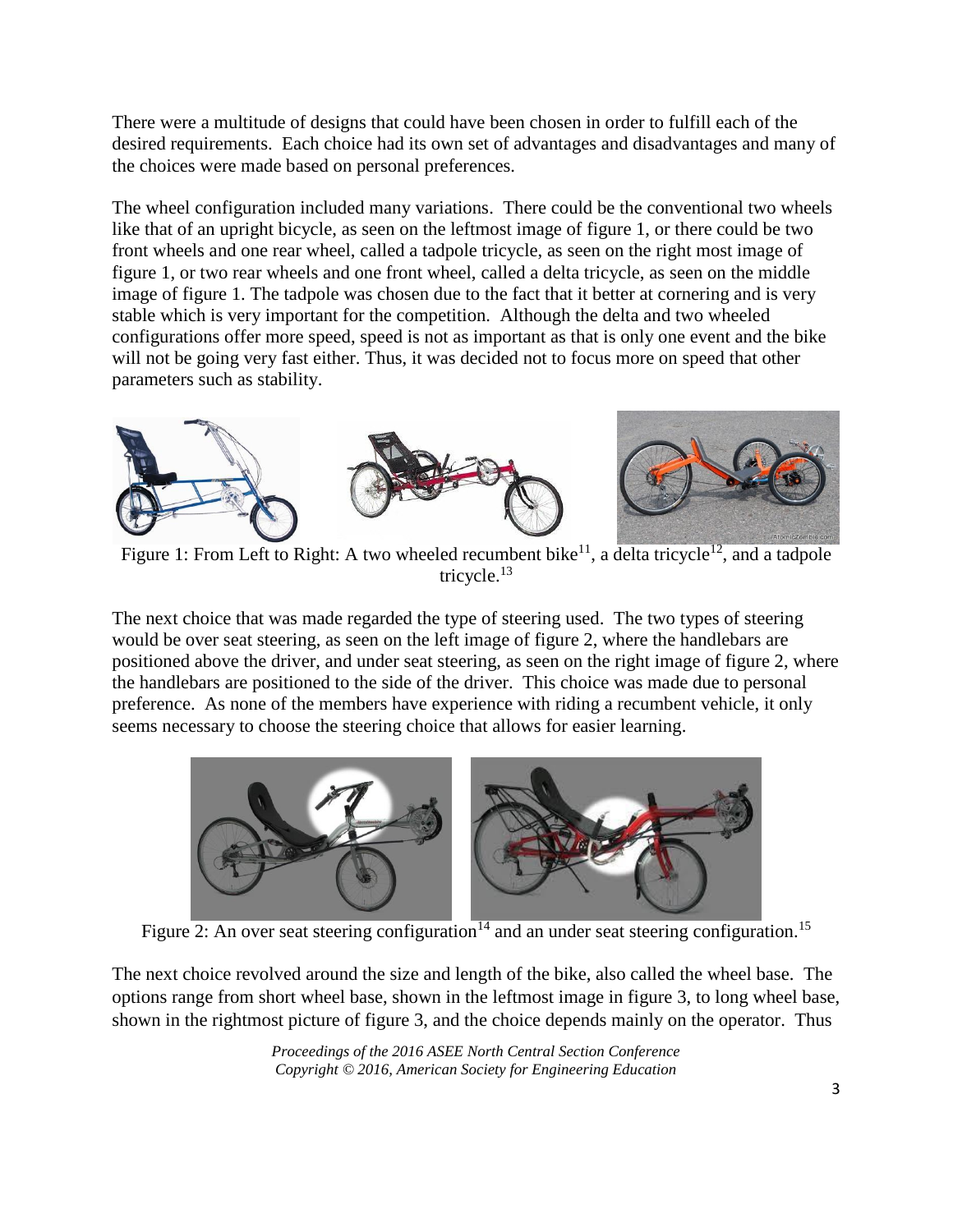choice was based on the size of the rider(s) and with one required female rider and one female that is a part of the group, the bike must be designed are that member. Due to the size of the female member, the short wheel base was the best choice.



Figure 3: Three recumbent bicycles by increasing wheel base, including short wheel base, <sup>16</sup> medium wheel base, $^{17}$  and long wheel base.<sup>18</sup>



Figure 4: ANSYS models of the frame of the tricycle showing the deformation and stress

With the use of FEA (Finite Element Analysis), it was found that, with the type of steel that we were using, 1015 steel, there would be little stress in the frame and there would not be any significant deformation. These results let the team know that the design was safe.

# **Design Tools/Processes**

This bike will be able to be built using traditional tools and machining methods. Since sustainability is an ever-growing trend and goal in manufacturing, as many parts as possible will be salvaged from other traditional two-wheel bikes. A new frame will be constructed out of square stock steel and the salvaged materials will be connected to the frame using welds. It will be vital to make sure that all measurements and angles are cut with as much precision as possible as there is little room for adjustments given welds of a permanent nature. Some wooden jigs may need to be assembled in order to give a stable platform at correct angles for welds. Most cuts that will be required should be able to be accomplished with a metal band saw and a reciprocal saw with a metal cutting blade should be sufficient for any cuts that the band saw can't make. Components that need to be connected but also with degrees of freedom such as rotation for wheels/sprockets, etc. will be assembled using bushings and bearings placed in cylindrical steel stock that has been welded to and, therefore, is part of the frame. A paint will most likely be applied to the frame in hopes of preventing rust or other wear. As with any projects, there will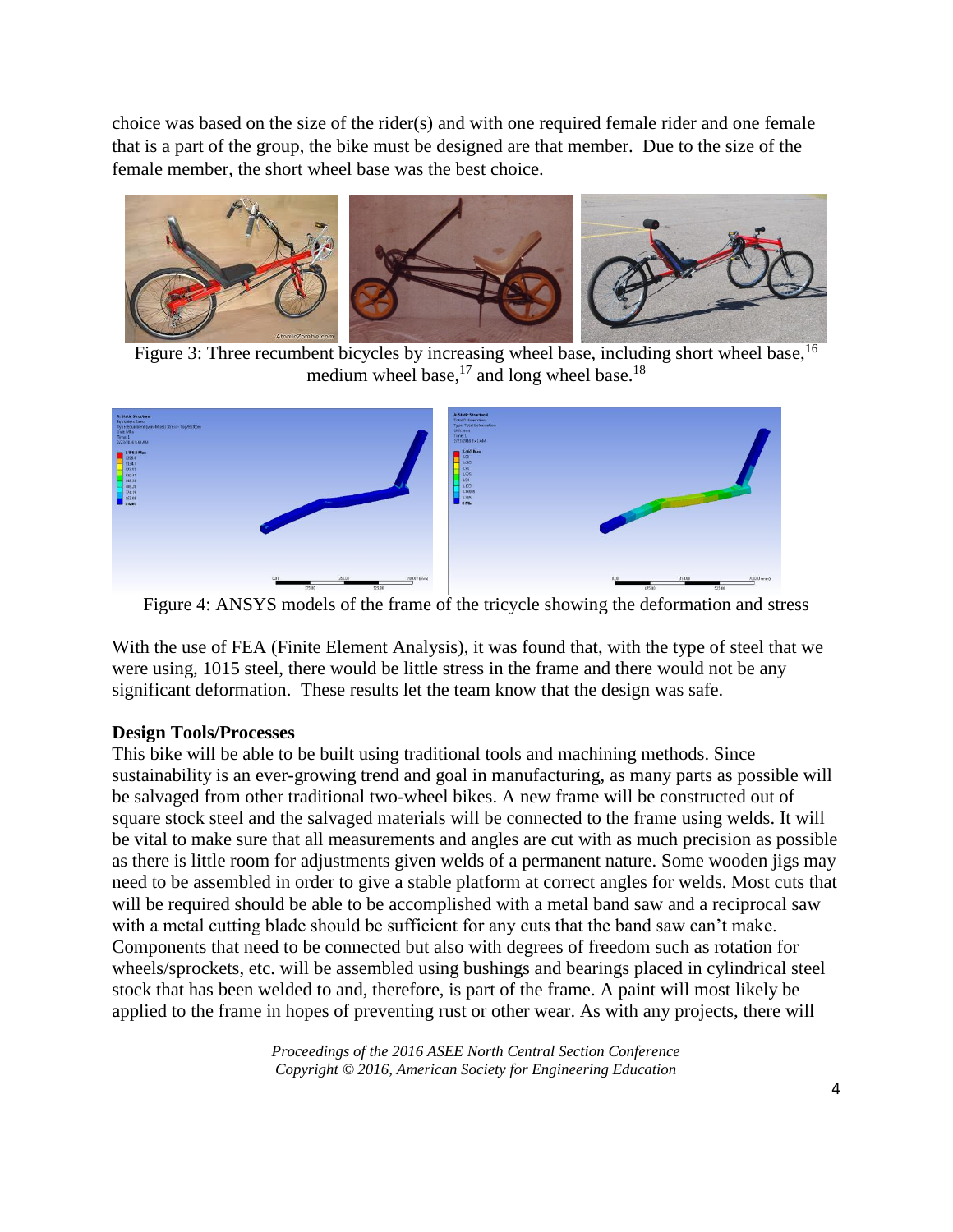undoubtedly be final minor tunings to the design in order to make sure that everything aligns and works to its optimum ability.

# **Results**

There are a multitude of results that the vehicle is expected to meet. The objectives that the bicycle should meet are provided by the organization. Such objectives include: 1) coming to a stop from a speed of 25 kilometers per hour in a distance of 6 meters, 2) having a turning radius of 8 meters, 3) remaining stable when traveling 30 meters in a straight line at a speed of 5 to 8 kilometers per hour, 4) surviving a load (force) of 2670 Newtons that is applied to the top of the vehicle, 5) surviving a load (force) of 1330 Newtons that is applied to the side of the vehicle, and 6) having an ability to hold 1 kilogram of cargo. These constraints will cause the bicycle's appearance to change to accommodate these constraints. To make sure the group follows these constraints we are going to run three different tests. The first of the three analyzes the braking of the human powered vehicle, in order to test the vehicle the group is going to be in an open area and draw two lines an arbitrary line and a second line to make sure the vehicle meets the criteria, this will test the stress of the brakes. The second test that will be analyzed is the making sure the vehicle can survive a load of 2670 Newtons applied to the top of the vehicle, the group will apply a total of 273 kilograms to the frame of the bike to test the fatigue that could be caused to the frame. The third test will also test the fatigue of the frame by applying 1330 Newtons of force to the side of the vehicle. These tests will allow the group to analyze the stresses and fatigue that could be caused to the vehicle.

# **Conclusion**

The product that will be designed is a recumbent bicycle based on the rules and regulations of the HPVC (Human Powered Vehicle Competition). The bike to be made is called a tadpole tricycle, which means that there will be two wheels in the front and one wheel in the back. It will equipped with over seat steering and a short wheel base and will be in the mid racer category, meaning it will not ride too high or too low.

The next step that must be taken is to actually build the tricycle and test it according to the constraints imposed by the rules of the competition. It is nice to have it designed beforehand, but it will not be a finalized product until it is tested and can meet all of the requirements expected. In terms of commercialization, this product would have to compete with other recumbent bicycles made by professionals who have much more experience in this field. However, unlike the other recumbent bicycles, this product will include an optimal design that can provide more speed, stability and, most importantly, safety. There is also the innovation of the bike, which is to include an adjustable seat so that riders of all sizes can have equal access to it, which is what a lot of recumbent bicycles are lacking.

Design refinements could include a different steering system as the rack and pinion system may not be the best choice for this type of bike. A different steering system may offer less weight, be more comfortable, or many other qualities that were given up due to this design. The innovation of an adjustable seat may also be tweaked as it is an idea that is not common in recumbent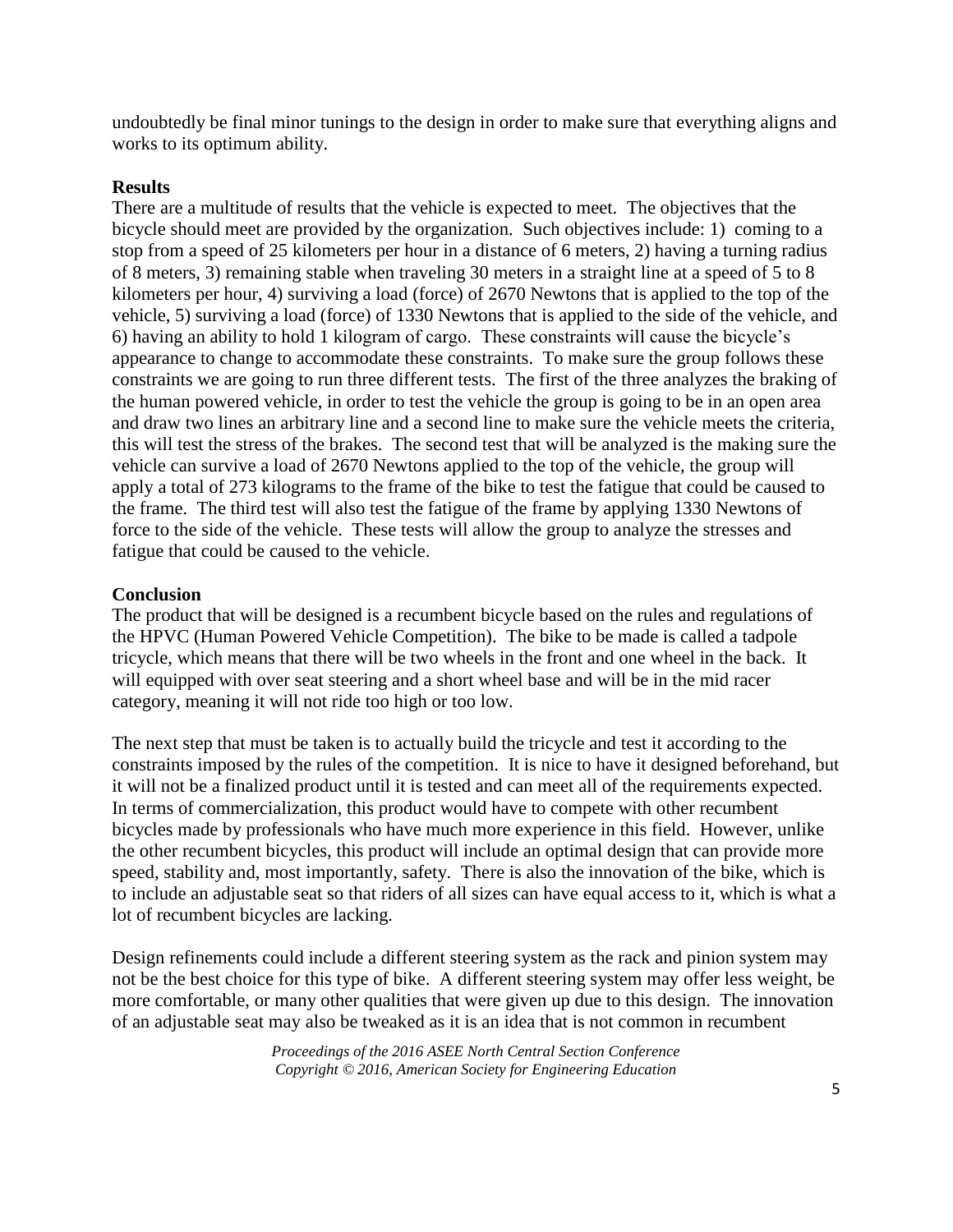bicycles. With a little more commitment and time spent on developing the concept and getting it to fit better, it could be a very fruitful concept.

#### **Acknowledgement**

We would like to thank our professors at the University of Michigan – Flint and Dr. Mihai Burzo, our group advisor. We would also like to the laboratory technicians, Mr. John O'Brien and Mr. Gregory Keller for allowing us to use their machine shop to build our project and the assistance that was provided by them. Lastly, we would like to thank the rest of the Mechanical Engineering department for their help, as well.

### **References**

[1] Alam, Firoz, Harun Chowdhury, Erika Guillaume, Jie Yang, and Gary Zimmer. 2013. Onroad and wind tunnel aerodynamic study of human powered vehicles. *Procedia Engineering* 60 : 473-8,

[2] Edmondson, Brad. *The U.S. Bicycle Market: A Trend Overview.* Gluskin Townley Group, LLC, 2011. 1-10.

[3] Schmidlin, Dennis. Human Powered Vehicle and Drive System. United States of America Patent 5,280,936. January 25, 1994.

[4] Kamenov, Kamen G. Human Powered Vehicle. United States of America Patent 4,976,451. December 11, 1990.

[5] Fernandes, Fred D., John M. Speicher, Douglas W. Unkrey, and Allan A. Voight. Human Powered Vehicle. United States of America Patent 4,410,198. October 18, 1983.

[6] Alam, Firoz, Pedro Silva, and Gary Zimmer. 2012. Aerodynamic study of human powered vehicles. *Procedia Engineering* 34 : 9-14.

[7] Liebert, Richard T. Drive and Control Mechanisms for Human Powered Vehicles. United States of America Patent 5,383,675. January 24, 1995.

[8] Clapper, Lawrence D. (Jake). Human Powered Recumbent Vehicle. United States of America Patent 5,544,906. August 13, 1996.

[9] Choudhury, Rodriguez, Kamm, Hinton, and De Young. 2012. Human-Powered Energry-Efficient Vehicle Design. *ASEE*

[10] Boes, John. "Human-Powered Vehicle Competition Race Strategy." [Www.lackof.org](http://www.lackof.org/)

[11] Digital image. *Http://midnight-populist.blogspot.com/2009/11/sunday-train-high-speed-rail-recruiters.html*. N.p., n.d. Web. 22. Jan. 2016

[12] *Kettweisel Delta*. Digital image. *Http://www.jetrike.com/tadpole-or-delta.html*. N.p., n.d. Web. 22 Jan. 2016.

[13] *Tadpole Tricycle*. Digital image. *Http://www.atomiczombie.com/*. Atomic Zombie, n.d. Web. 22 Jan. 2016